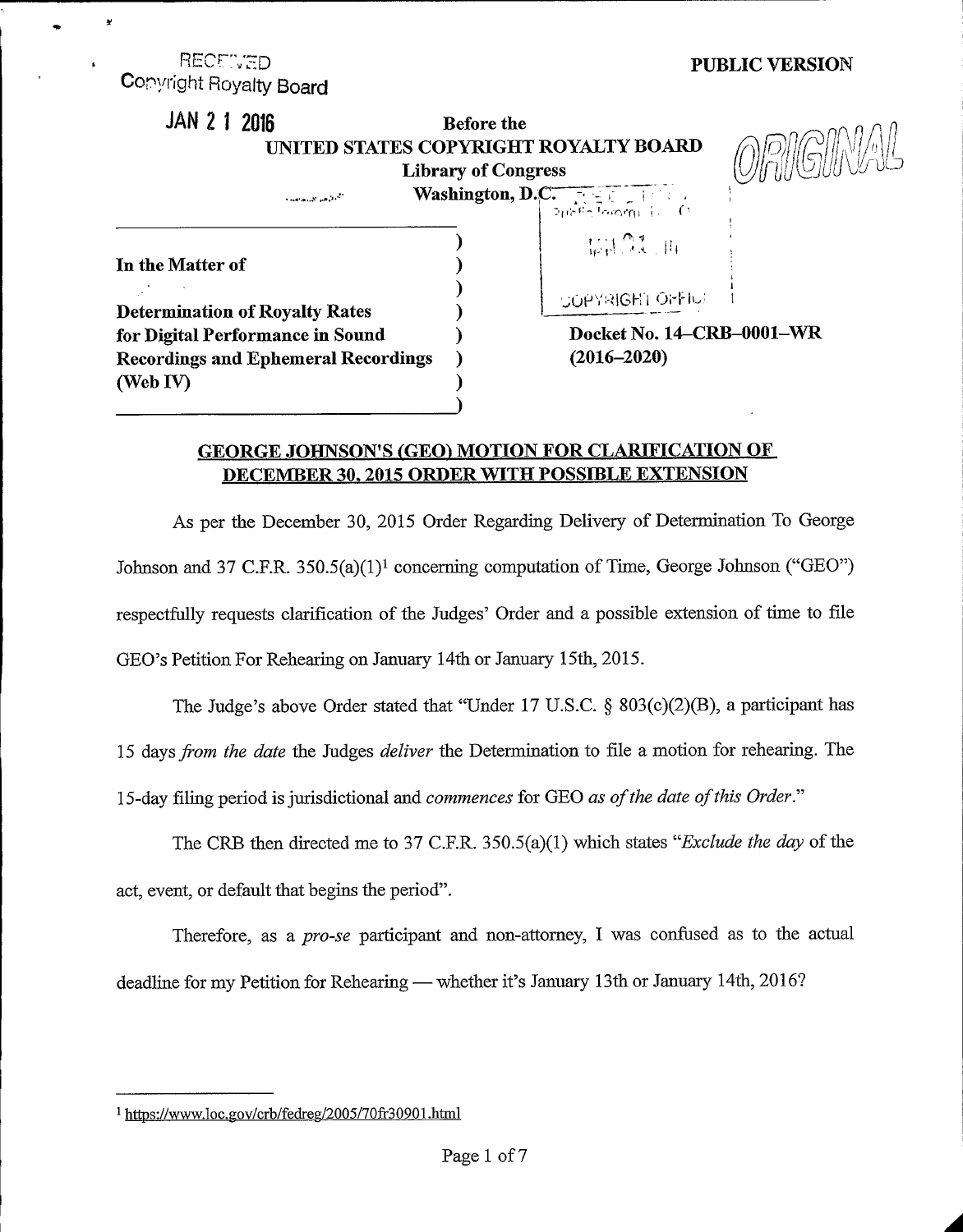My question comes down to: if a 24 hour countdown begins on December 30th making the 31st "Day 1", essentially excluding the day of the period as  $\S 350.5$  states or December 30th, the day of the order, is included as a whole day or counted as "Day  $1"$ ?

If the correct deadline is January 14th, GEO respectfully requests that Your Honors extend GEO's deadline for submission just one more day to January 15th, 2016 if time permits.

Thank you Your Honors for your consideration and clarification.

Dated: Wednesday, January 13, 2016 Respectfully submitted,

À

 $\overline{\tau}$ 

By: */s/ George D. Johnson* George D. Johnson, an individual d.b.a. Geo Music Group 23 Music Square East, Suite 204 Nashville, TN 37203 E-mail: george@georgejohnson.com Telephone: (615) 242-9999

> George D. Johnson (GEO), an individual and digital sound recording copyright creator d.b.a. Geo Music Group (GMG)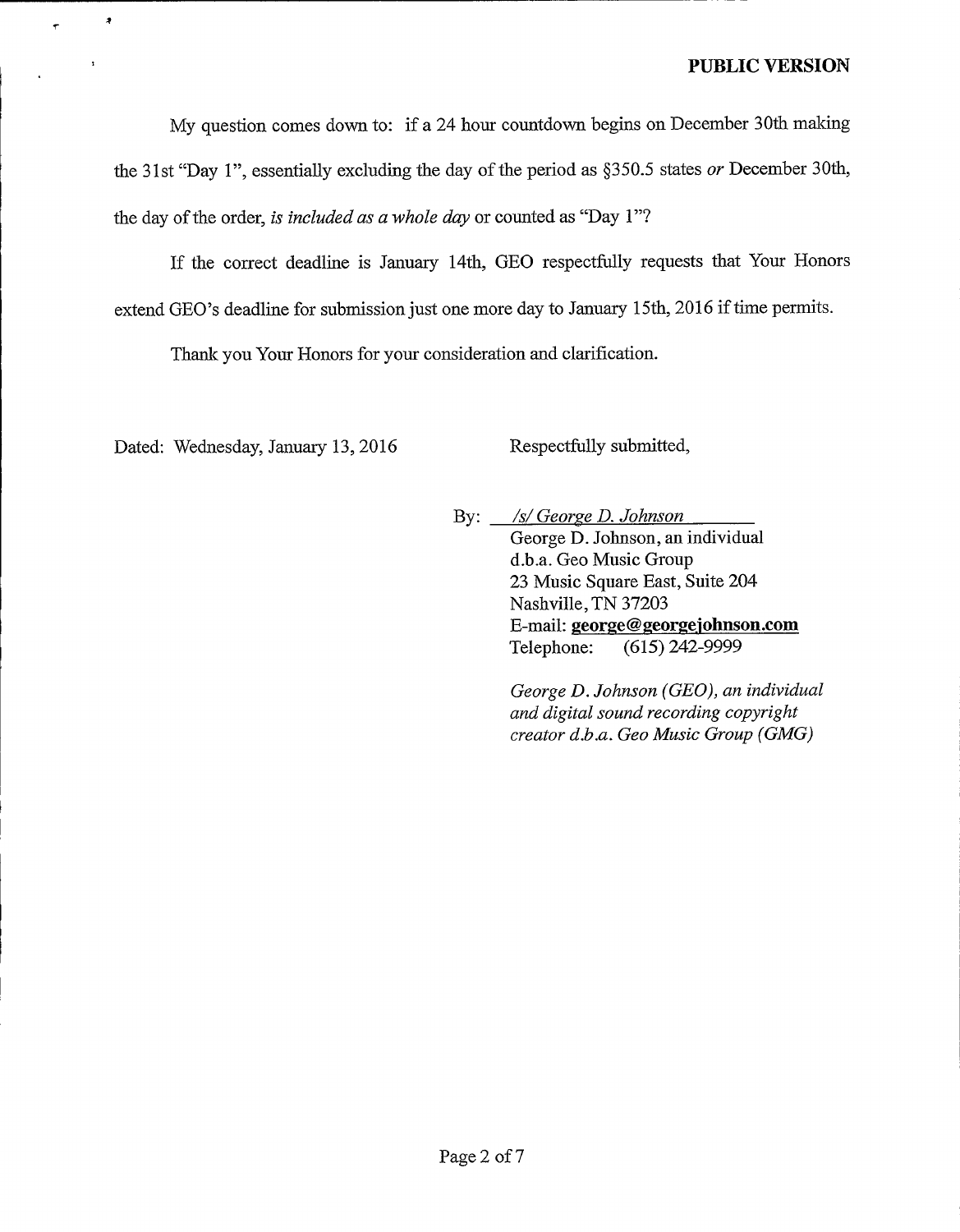## CERTIFICATION OF SERVICE

I, George D. Johnson, ("GEO") an individual and digital sound recording copyright creator, hereby certify that a copy of the foregoing GEORGE JOHNSON'S (GEO) MOTION FOR CLARIFICATION OF DECEMBER 30, 2015 ORDER WITH POSSIBLE EXTENSION has been served this 13th day of January, 2016 by electronic mail upon the following parties:

Kurt Hanson AccuRadio, LLC 65 E. Wacker Place, Suite 930 Chicago, IL, 60601 kurt@accuradio.com Telephone: (312) 284-2440<br>Facsimile: (312) 284-2450  $(312)$  284-2450

AccuRadio, LLC

 $\,$   $\,$ 

 $\mathbf{x}$ 

Kevin Blair, Brian Gantman Educational Media Foundation 5700 West Oaks Boulevard Rocklin, CA 95765 kblair@kloveair1.com bgantman@kloveairl.corn Telephone: (916) 251-1600 Facsimile: (916) 251-1731

Frederick Kass Intercollegiate Broadcasting System, Inc. (IBS) 376 Windsor Highway New Windsor, NY 12553-7900 ibs@ibsradio.com ibshq@aol.com Telephone: (845) 565-0030 Facsimile: (845) 565-7446

Intercollegiate Broadcasting System, Inc. (IBS)

Ethan Davis KING & SPALDING LLP 1700 PennsylvaniaAvenue, NW Suite 200 Washington, DC 20006 edavis@kslaw.com Telephone: (202) 626-5400 Facsimile: (202) 626-3737

Counsel for National Public Radio, Inc.

Antonio E. Lewis KING & SPALDING LLP 100 N. Tryon Street, Suite 3900 Charlotte, NC 28202 alewis@kslaw.com Telephone: (704) 503-2583 Facsimile: (704) 503-2622

Educational Media Foundation Counselfor National Public Radio, Inc

Donna K. Schneider Associate General Counsel, Litigation  $&$  IP iHeartMedia, Inc. 200 E. Basse Rd. San Antonio, TX 78209 donnaschneider@iheartmedia.com Telephone: (210) 832-3468 Facsimile: (210) 832-3127

iHeartMedia, Inc.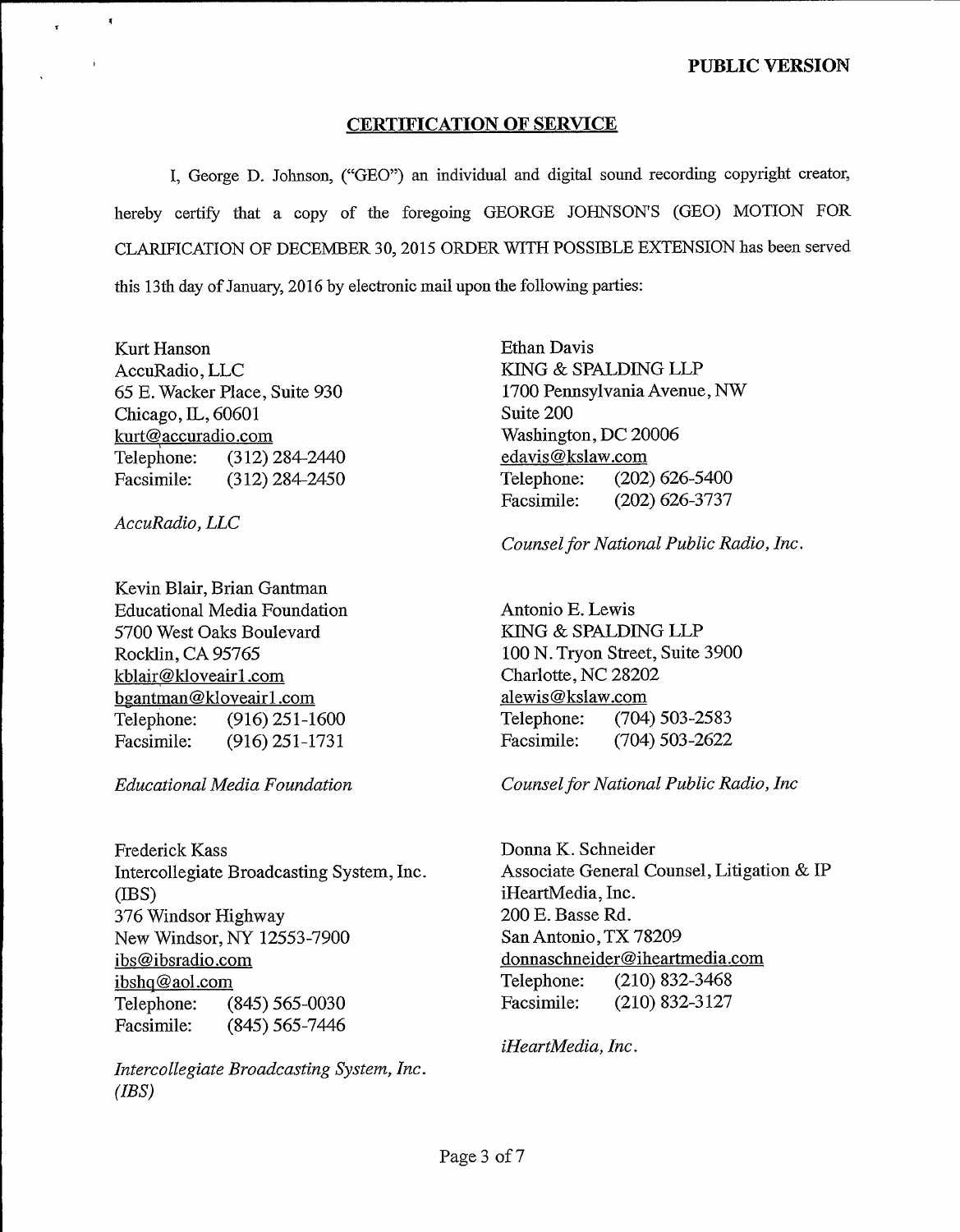Suzanne Head 1771 N St., NW Washington, DC 20036 shead@nab.org Telephone: (202) 429-5459<br>Facsimile: (202) 775-3526 (202) 775-3526

 $\mathbf r$ 

National Association of Broadcasters (NAB)

Russ Hauth Executive Director Howard Hendrickson, Chairman 3003 Snelling Ave., North St. Paul, MN 55113 russh@salem.cc hphendrickson@unwsp.edu Telephone: (651) 631-5000<br>Facsimile: (651) 631-5086  $(651) 631 - 5086$ 

National Religious Broadcasters NonCommercial Music License Committee (NRBNMLC)

Patrick Donnelly SiriusXM Radio, Inc. 1221Avenue of the Americas 36th Floor New York, NY 10020 patrick.donnellv@siriusxm.corn Telephone: (212) 584-5100 Facsimile: (212) 584-5200

SiriusXM Radio, Inc.

Christopher Harrison Pandora Media, Inc. 2101 Webster St., Suite 1650 Oakland, CA 94612 charrison@pandora.com Telephone: (510) 858-3049 Facsimile: (510) 451-4286

Pandora Media, Inc.

Jeffrey J. Jarmuth Law Offices of Jeffrey J. Jarmuth 34 E. Elm Street Chicago, IL, 60611-1016 jeffjarmuth@jarmuthlawoffices.com Telephone: (312) 335-9933 Facsimile: (312) 822-1010

Counsel for AccuRadio, LLC

Gregory A. Lewis National Public Radio, Inc. 1111 North Capitol St., NE Washington, DC 20002 alewis@npr.org Telephone: (202) 513-2050 Facsimile: (202) 513-3021

National Public Radio, Inc. (NPR)

Cynthia Greer SiriusXM Radio, Inc. 1500 Eckington Place, NE Washington, DC 20037 cynthia.greer@siriusxm.com Telephone: (202) 380-1476 Facsimile: (202) 380-4592

SiriusXM Radio, Inc.

David Oxenford WILKINSON BARKER KNAUER, LLP 2300 N Street, NW, Suite 700 Washington, DC 20037 doxenford@wbklaw.com Telephone: (202) 373-3337 Facsimile: (202) 783-5851

Counsel for Educational Media Foundation and National Association of Broadcasters (NAB)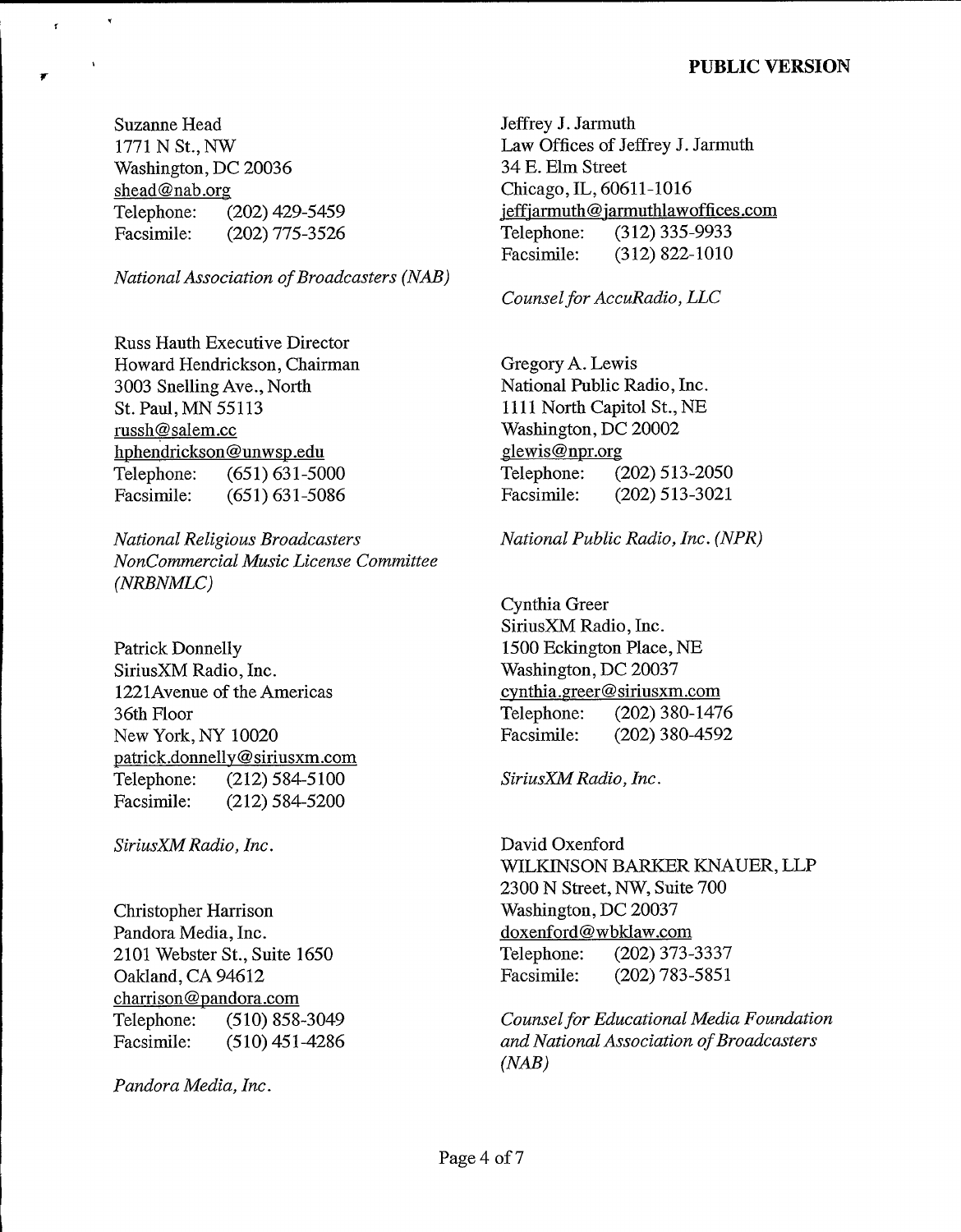William Malone 40 Cobbler's Green 205 Main St. New Canaan, CT 06840 malone@ieee.org Telephone: (203) 966-4770

 $\hat{\mathbf{r}}$ 

Counsel for Harvard Radio Broadcasting Company, Inc. (WHRB) and Intercollegiate Broadcasting System, Inc. (IBS)

Bruce Joseph, Michael Sturm, Jillian Volkmar WILEY REIN LLP 1776 K Street, NW Washington, DC 20006 bioseph@wileyrein.com msturm@wilevrein.corn JVolkmar@wileyrein.com Telephone: (312) 284-2440 Facsimile: (312) 284-2450

Counsel for National Association of Broadcasters (NAB)

Christopher M. Mills,Attorney At Law Wiley Rein LLP 7925 Jones Branch Drives-Suite 6200 McLean, VA 22102 cmills@wilevrein.corn (Tel) 703.905.2810 (Fax) 703.905.2820

Counsel for National Association of Broadcasters (NAB)

Mark Hansen, John Thorne Evan T. Leo, Scott H. Angstreich, Kevin J. Miller, Caitlin S. Hall, Igor Helman, Leslie V. Pope, Matthew R. Huppert KELLOG, HUBER, HANSEN, TODD, EVANS & FIGEL 1615 M St., NW, Suite 400 Washington, DC 20036 Mhansen@khhte.corn ithorne@khhte.com eleo@khhte.corn sangstreich@khhte.com kmiller@khhte.com chall@khhte.com ihelman@khhte.corn lpope@khhte.com mhuopert@khhte.corn Telephone: (202) 326-7900<br>Facsimile: (202) 326-7999 (202) 326-7999

Counsel for iHeartMedia

KarynAblin Jennifer Elgin WILEY REIN LLP 1776 K St. N.W.  $k^{17}$  or  $k^{11}$ . N.W. Washington, DC 20006 kablin@wileyrein.com ielgin@wileyrein.com Telephone: (202) 719-7000 Facsimile: (202) 719-7049

Counsel for National Religious Broadcasters NonCommercial Music License Committee (NRBNMLC)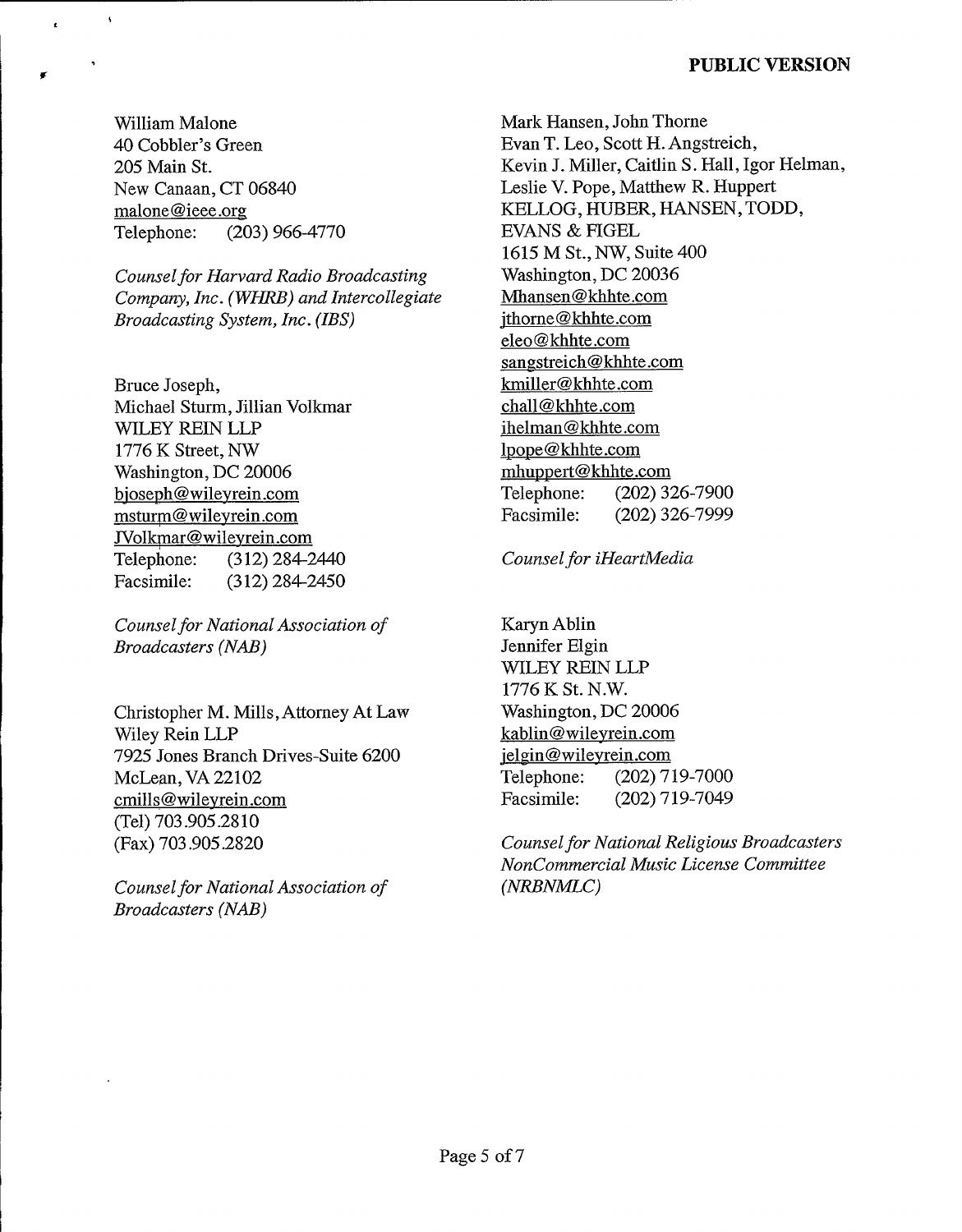Kenneth L. Steinthal Joseph R. Wetzel KING & SPALDING LLP 101 Second Street, Suite 2300 San Francisco, CA <sup>94105</sup> ksteinthal@kslaw.corn iwetzel@kslaw.com Telephone: (415) 318-1200<br>Facsimile: (415) 318-1300  $(415)$  318-1300

ī,  $\overline{\mathbf{r}}$ 

 $\ddot{\phantom{a}}$ 

Counsel for National Public Radio, Inc. (NPR)

R. Bruce Rich, Todd Larson Sabrina Perelman, Benjamin E. Marks Christopher Luise WEIL, GOTSHAL & MANGES LLP 767 Fifth Avenue New York, NY 10153 r.bruce.rich@weil.corn todd.larson@weil.corn beniamin.marks@weil.corn sabrina.perelman@weil.com christopher.luise@weil.corn Telephone: (212) 310-8170 Facsimile: (212) 310-8007

Counsel for Pandora Media, Inc. Jacob B. Ebin Akin Gump Strauss Hauer & Feld LLP One Bryant Park Bank of America Tower New York, NY 10036-6745 jebin@akingump.com Telephone: (212) 872-7483 Facsimile: (212) 872-10002

Counsel for Pandora Media, Inc.

Gary R. Greenstein WILSON SONSINI GOODRICH & ROSATI 1700 K St., NW, 5th Floor Washington, DC 20006 ggreenstein@wser.corn Telephone: (202) 973-8849 Facsimile: (202) 973-8899

Counsel for Pandora Media, Inc.

David Golden CONSTANTINE CANNON LLP 1001 Pennsylvania Ave. NW, Suite 1300N Washington, DC 20004 dgolden@constatinecannon.corn Telephone: (202) 204-3500 Facsimile: (202) 204-3501

Counsel for College Broadcasters, Inc. (CBI)

Paul Fakler, Martin Cunniff Jackson Toof, Miranda Perkins Aren't Fox LLP 1675 Broadway New York, NY 10019 paul.fakler@arentfox.com miranda.perkins@arentfox.corn martin.cunniff@arentfox.corn jackson.toof@arentfox.com Telephone: (212) 484-3900 Facsimile: (212) 484-3990

Counsel for SiriusXM Radio, Inc.